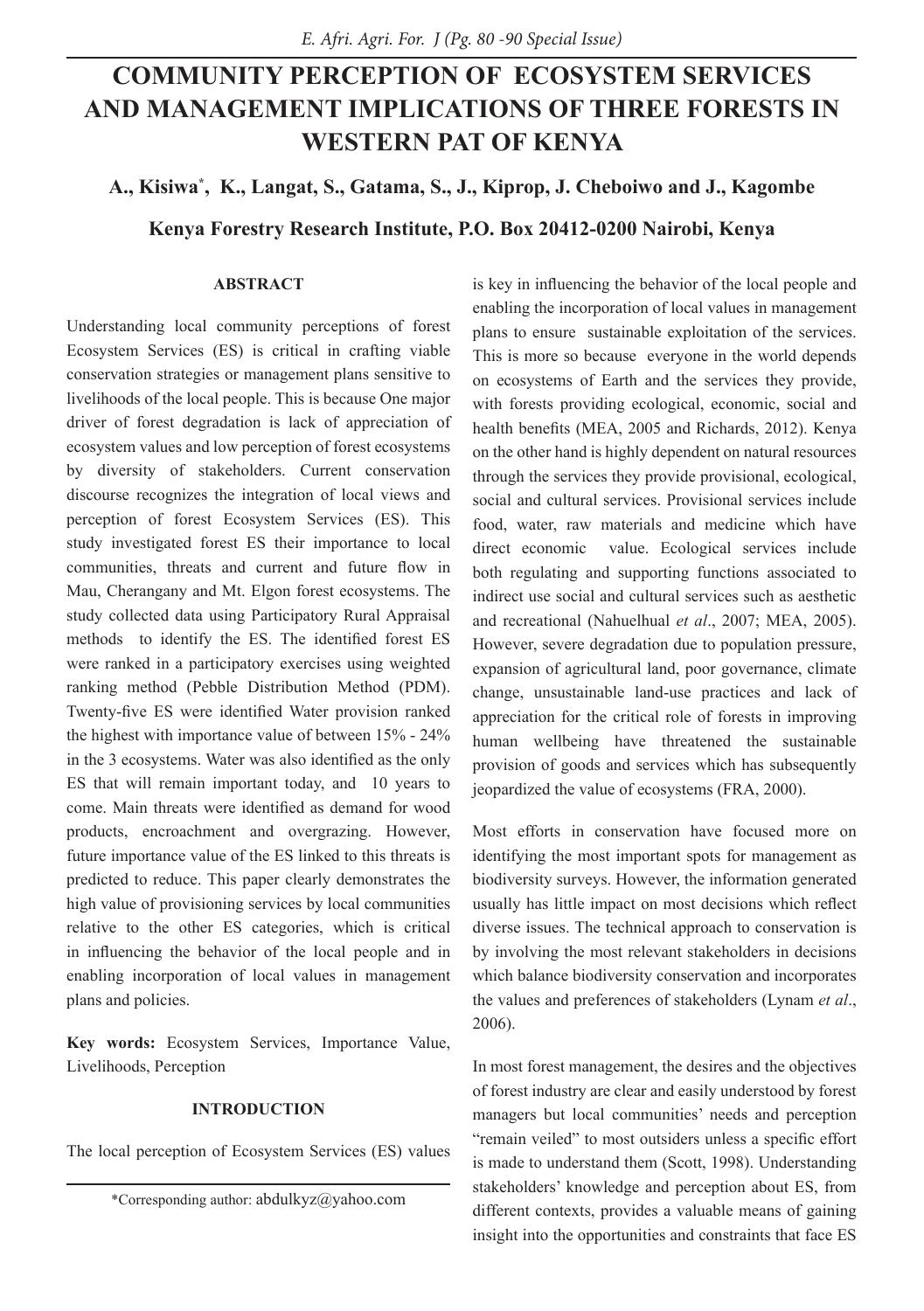management in a multiuser landscape (Urgenson *et al.,* 2013). Community perception is necessary to facilitate the implementation of strategies aimed at improving the capacity of the poor to draw vital ES from landscapes with communities as potential partners in biodiversity conservation (Guthiga, 2008; Adams & Hulme, 2001). This study identified and determined the perception of local communities towards ES values, the perceived distribution of interests, and threats that might compromise the continued enjoyment of these services.

# **METHODODOLOGY**

#### **Study Area**

The study was conducted at Mau forest complex, Cherangany forest ecosystem and Mt Elgon forest ecosystem, the 3 major water towers of Kenya (Figure 1).

# **Mau Complex**

Mau Ecosystem ( $0°30'$  S,  $35°20'$  E) situated within the Rift Valley Region and encampasse Baringo, Bomet, Keiyo-Marakwet, Kericho, Nakuru, Nandi, and Narok counties, forms the largest closed-canopy montane forest ecosystem in East Africa covering approximately 400,000ha. This ecosystem is the main catchment area for 12 rivers draining into Lake Baringo, Lake Nakuru, Lake Turkana, Lake Natron and the transboundary Lake Victoria (Nabutola, 2010). Mau forest complex is the largest indigenous forest with scattered trees in the plains to shrub land and forests to the hilly uplands. The species diversity have immense sacred and cultural values to forest dwelling indigenous Ogiek community.. The complex supports wood based industries and trade and many local communities are dependent on forest resources for livelihoods (Langat *et al*., 2016; Olang and



**Figure 1**. Location of Mau Complex in Rift valley, Cherangany Hills and Mt Elgon ecosystems in western Kenya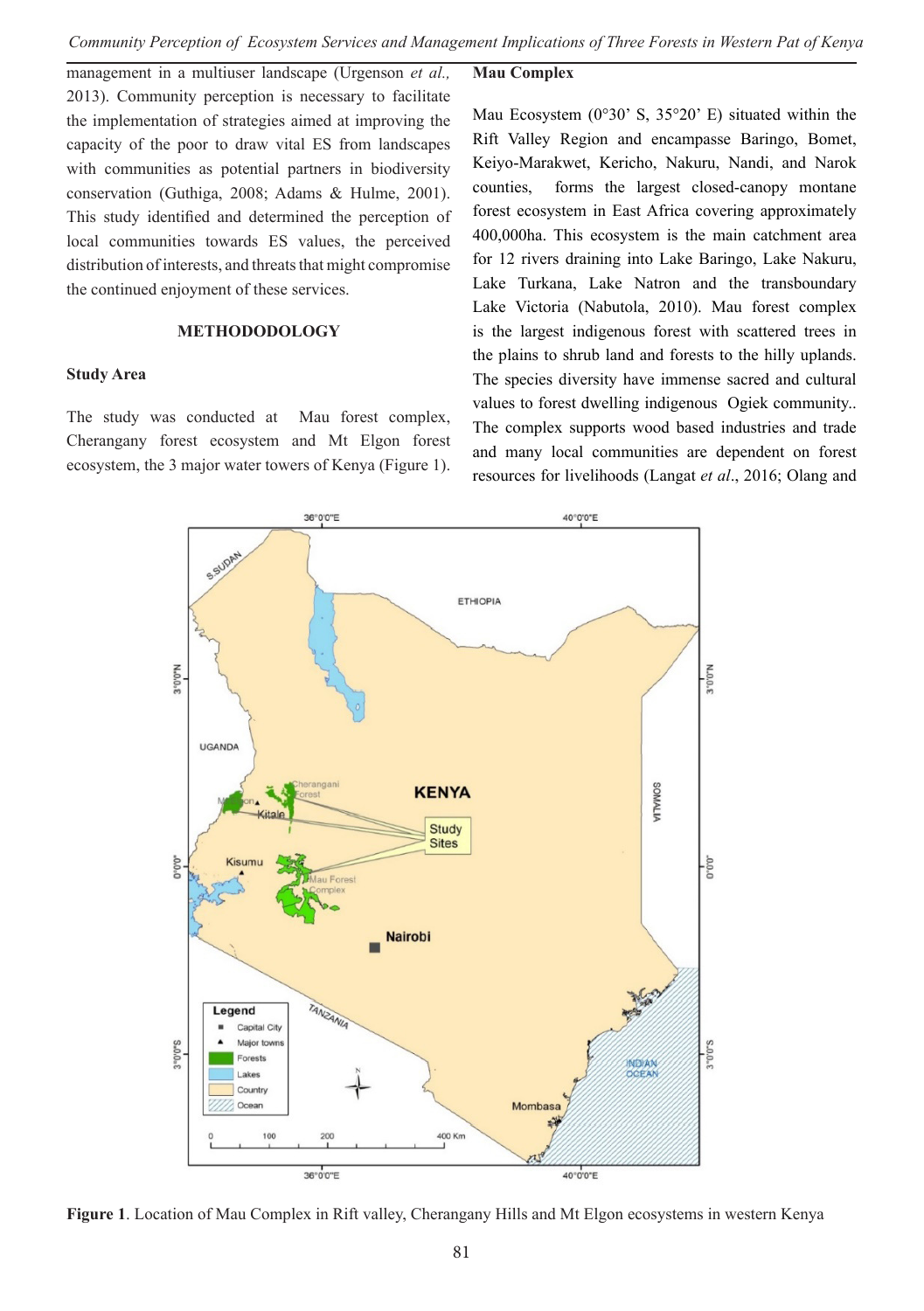Kundu, 2011; Nabutola, 2010)..

# **Cherangany Forest Ecosystem**

Cherangany forest  $(1^{\circ}16^{\circ} N, 35^{\circ}26^{\circ} E)$  is located within an area that is defined at comprises of forest reserves approximately 114,416 ha and constitute Elgeyo/ Marakwet, West-Pokot and Trans-Nzoia Counties. It sits between Lake Victoria and Lake Turkana basins which are fed by two major rivers of Nzoia River and Kerio River, respectively. The forest ecosystem is home to diverse flora and fauna with some being endemic such as the *Capysjuliae* butterfly which may attract scientist from across the world (KFS, 2015).

#### **Mount Elgon Ecosystem**

Mt Elgon ecosystem (lies between 0°52' and 01°25'N, and 34°14' and 34°44'E) is an extensive trans-boundary resource between Kenya and Uganda and covers 2223 Sq. Km of which 1078 sq. km is on the Kenyan side (KFS, 2015; Kipkoech *et al*., 2011; SGS Qualifor, 2007) ). The ecosystem provides biological, aesthetic, tourist, cultural, forest resources, educational, employment and carbon sink values which are significant and could mitigate poverty and likely negative impacts of climate change (SGS Qualifor, 2007). Mt. Elgon ecosystem is a habitat to 37 "globally threatened" species (22 mammals, 2 insects and 13 bird species) and is also home to 9 endemic animals, making the area a priority for species conservation (Makenzi, 2016). Two hundred and forty bird species 67 reptiles,amphibians and 179 species of butterflies are found in Mt Elgon region (Larsen, 1991; Davenport, 1996; Makenzi, 2016).

Despite their significance, the three Water Towers are facing encroachment, overgrazing, forest fires, illegal harvesting and human conflicts, conversion of agricultural land and human settlement challenges (KFS, 2015).

# **Data Collection**

Participatory rural appraisal methods were used in data collection which involved Focus Group Discussions (FGD) and key stakeholder's meetings with different approaches used to obtain specific data using a prepared checklist.

*Key stakeholder's forums and Expert meetings*

(Kenya Forest Services, Water Resource Management Authority, Kenya Wildlife Service, water service providers and Universities), County governments (Nakuru, Kericho, Elgeyo Marakwet, Uasin Ngishu, TransNzoia and Bungoma) Private Organisations (saw millers and tea plantations and forest products traders) and Civil Society Organisations (NGOs and Local CBOs). Four meetings were carried out to identify key ecosystem services, contextual issues and threats to the ecosystem.

#### *Community Meeting*

Community meetings were held in study sites of Mau (South West Mau), Mt. Elgon (Kaboywo), and Charangany (Toropket) involving FGD which included local administrators (village elders), Community Forest Association (CFA) officials, Water Resource Users Associations (WRUA) officials, religious leaders, and key community leaders (men, women and youth). In South West Mau, two FGD were held at Chemare and Sotit with 15 and 20 participants, respectively. Wheareas, in Cherangany and Mt Elgon FGDs were conducted in Kimnai with 30 participants and in Kaptama with 40 participants. Discussions focused on the history of the ecosystem, products and services as well as seasonal fluctuations and their relative importance to different stakeholders and threats.

#### *Ranking of Ecosystem Services*

Identified goods and services were ranked using the weighted ranking method-Pebble Distribution Method (PDM) through focus group discussions (FGD) in community meetings and stakeholder's forums (Figure 1).The method utilized counters with the approach that the least important service was given one counter and thereafter other goods and services scored relative to that service (Lynam *et al.,* 2006). Community members discussed among themselves as they redistributed counters until consensus was prevailed. This approach was also applied to assess the seasonal availability of ES, levels of threats, and level of benefits received from the ecosystem by various stakeholders. The relative weight assigned to the different ES through the Pebble Distribution Method (PDM) was used to determine the relative importance value (RIV) of each E.S (Lynam *et al*., 2006).

Relative Importance Value (RIV)= Relative weight (Counters)

Stakeholders were pooled from key government agencies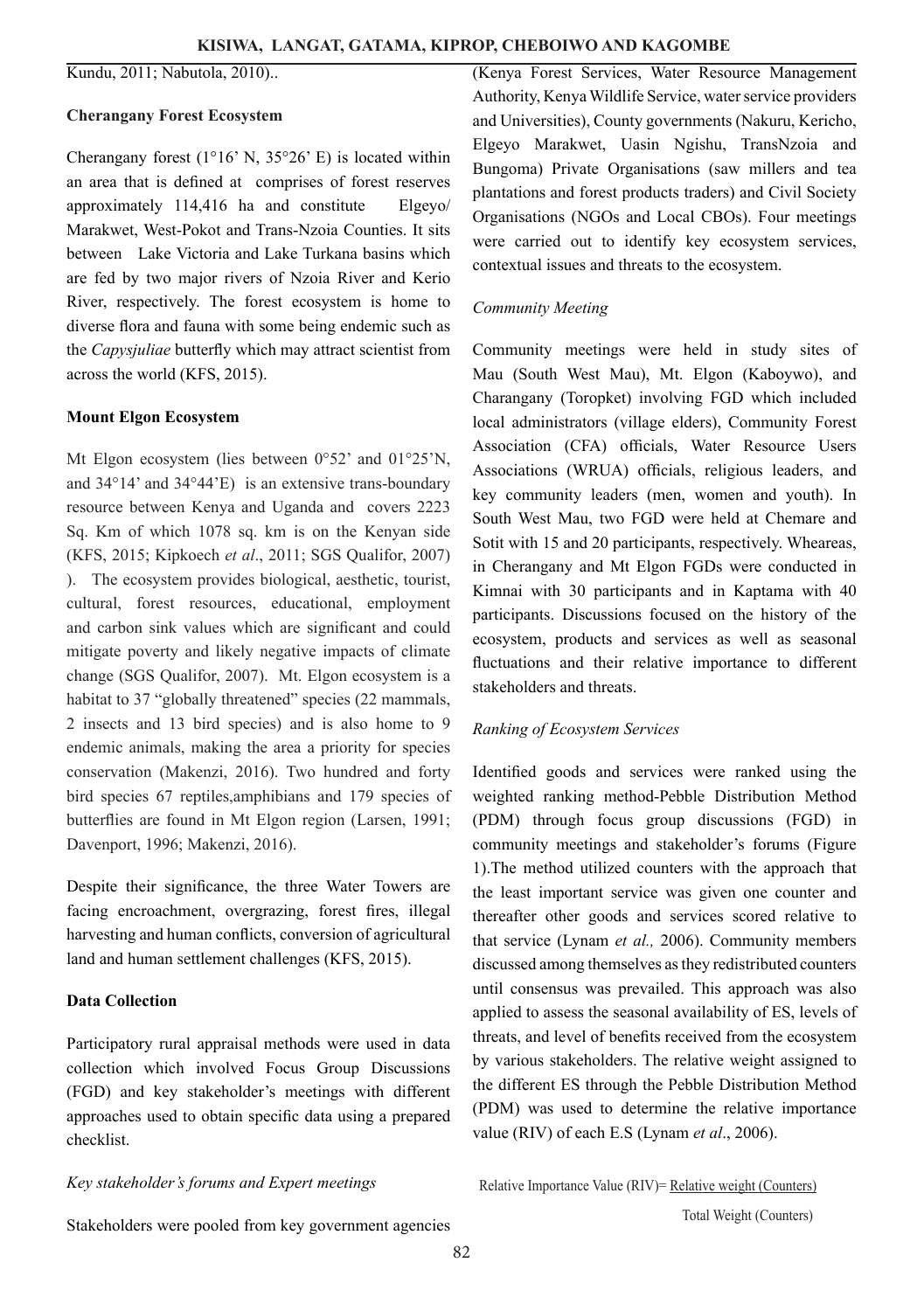

**Figure 2**. Community members determining the relative importance value of key ES using the Pebble Distribution Method

# **RESULTS AND DISCUSSIONS**

#### **Identification and ranking of ES by local communities**

Twenty-five ES were identified across the 3 ecosystems (Table I).

Services perceived to be very important were those of direct use value with water ranked the highest greater than 15 % in the three entire ecosystem, followed closely by firewood and pasture. Maize (*Zea mays* L.) which is a staple food in Kenya was ranked among the most important ES in Mt. Elgon. The Kenya Forest Service has introduced the Plantation Establishment for Livelihood Improvement System (PELIS) where the forest adjacent communities are allocated land in clear felled areas for growing of annual crops for own use. This arrangement benefits both parties (local communities in terms of land for growing food crops and KFS in terms of reducing overhead costs of establishing plantation . 'Other ES ranking over 5% in more than two ecosystems were medicine, timber, air quality and honey. The perceived importance of provisioning ES is likely due to the fact that these values go into direct household consumption or

directly support other economic activities. The findings are consistent with other studies where provisioning services are usually valued most, although differences are seen on importance of specific ES in different regions (Rodriguez *et al.* 2006).

Furthermore, there was lack of awareness on intricate linkages between household livelihood activities and other intangible values (regulation and supporting functions). Air quality, is valued at more than 6% in Mau and Cherangany ecosystem as compared to the other cultural, supporting and regulating values, which is consistent with a study by Zhang *et al.* (2015). This observations could be attributed to the much heightened awareness on pollution and importance of trees in reducing greenhouse gases from the environment. The fact that the community did not identify most regulating, supportive and cultural values highlighted in the MEA 2005 such as soil formation, nutrient cycling, regulation of disease and pests, pollination and flood regulation means that they do not appreciate these services. This perception can impact negatively against intervention on management of the ecosystem for such services.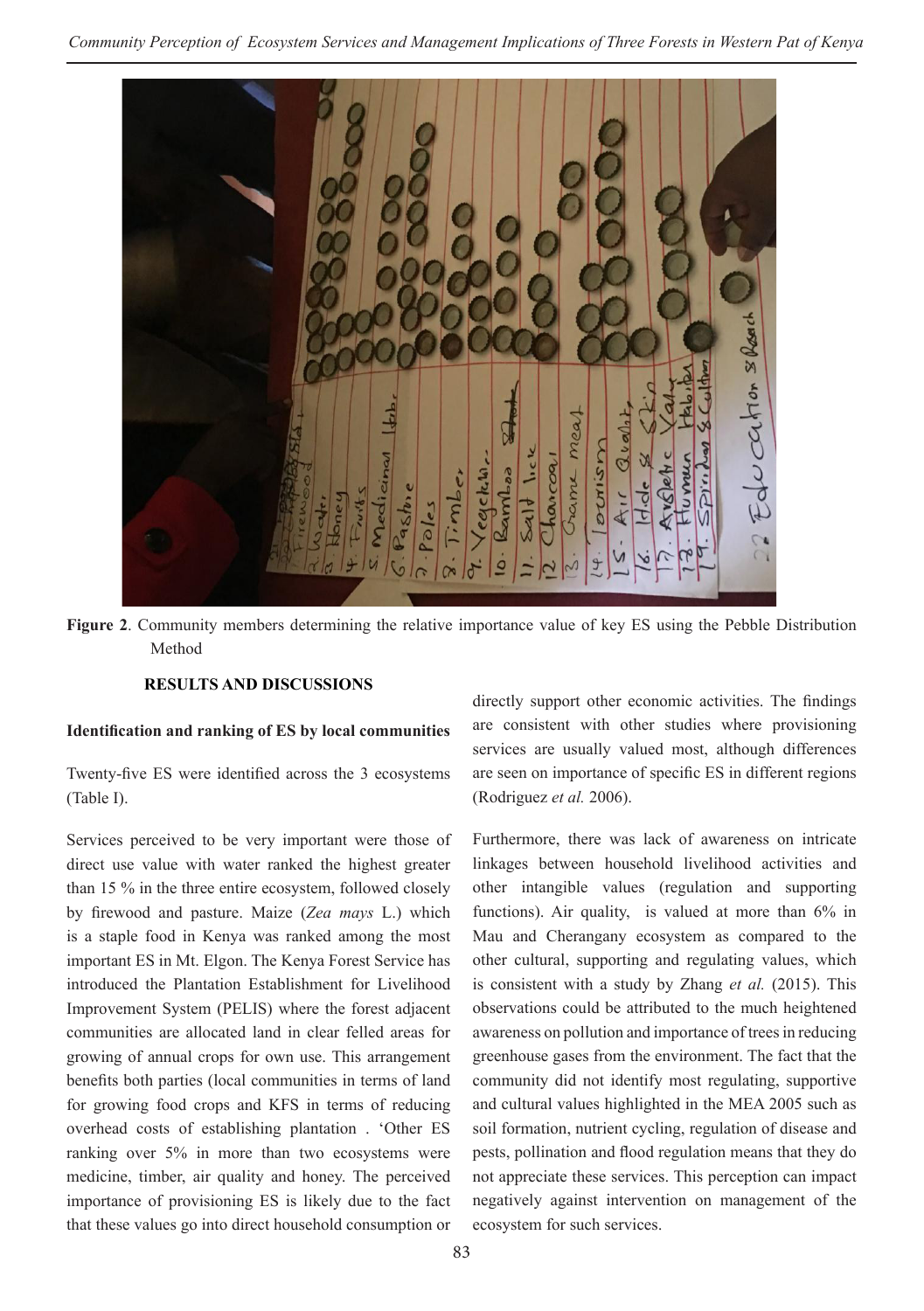|                                              |  |  | TABLE I - ECOSYSTEM SERVICES AND THEIR RELATIVE IMPORTANCE VALUE TO LOCAL |  |  |
|----------------------------------------------|--|--|---------------------------------------------------------------------------|--|--|
| COMMUNITIES IN MT ELGON, CHERANGANY AND MAU. |  |  |                                                                           |  |  |

|                     |                           | <b>Relative Importance Value</b> |            |          |
|---------------------|---------------------------|----------------------------------|------------|----------|
| ES type             | <b>Ecosystem Services</b> | Mt. Elgon                        | Cherangany | Mau      |
| Provisioning        | Water                     | 0.15                             | 0.20       | 0.18     |
|                     | Firewood                  | 0.12                             | 0.14       | 0.08     |
|                     | Fodder/Pasture            | 0.10                             | 0.12       | $0.08\,$ |
|                     | Maize                     | 0.08                             |            |          |
|                     | Medicine                  | 0.06                             | 0.10       | 0.10     |
|                     | Timber                    | 0.05                             | 0.12       | 0.03     |
|                     | <b>Bamboo Shoots</b>      | 0.04                             |            |          |
|                     | Charcoal                  | 0.04                             |            |          |
|                     | Employment                | 0.04                             |            |          |
|                     | Poles                     | 0.03                             |            | 0.06     |
|                     | Vegetables/Mushrooms      | 0.03                             |            | 0.03     |
|                     | Honey                     | 0.02                             | 0.06       | 0.06     |
|                     | Game meat                 | 0.02                             |            | $0.02\,$ |
|                     | Salt lick                 | 0.01                             |            |          |
|                     | Hides and skin            | 0.01                             |            |          |
|                     | Fruits                    | 0.01                             | 0.04       | 0.03     |
|                     | Twinning material         |                                  | 0.04       | 0.03     |
|                     | <b>Agricultural Tools</b> |                                  |            | 0.03     |
|                     | Thatch grass              |                                  |            | 0.02     |
| Aggregate           |                           | 0.81                             | 0.82       | 0.75     |
|                     | Tourism                   | 0.03                             | 0.06       | 0.02     |
|                     | Aesthetic                 | 0.03                             |            | 0.06     |
|                     | Education and research    | 0.02                             |            |          |
| Cultural, education | Cultural/Ceremonial sites | 0.01                             | 0.04       | 0.05     |
| Aggregate           |                           | 0.09                             | 0.10       | 0.13     |
| Regulation          | Air quality               | 0.07                             | 0.04       | 0.06     |
| Supporting          | Habitat-Biodiversity      | 0.03                             | 0.04       | 0.06     |
| <b>Total</b>        |                           | 1.00                             | 1.00       | 1.00     |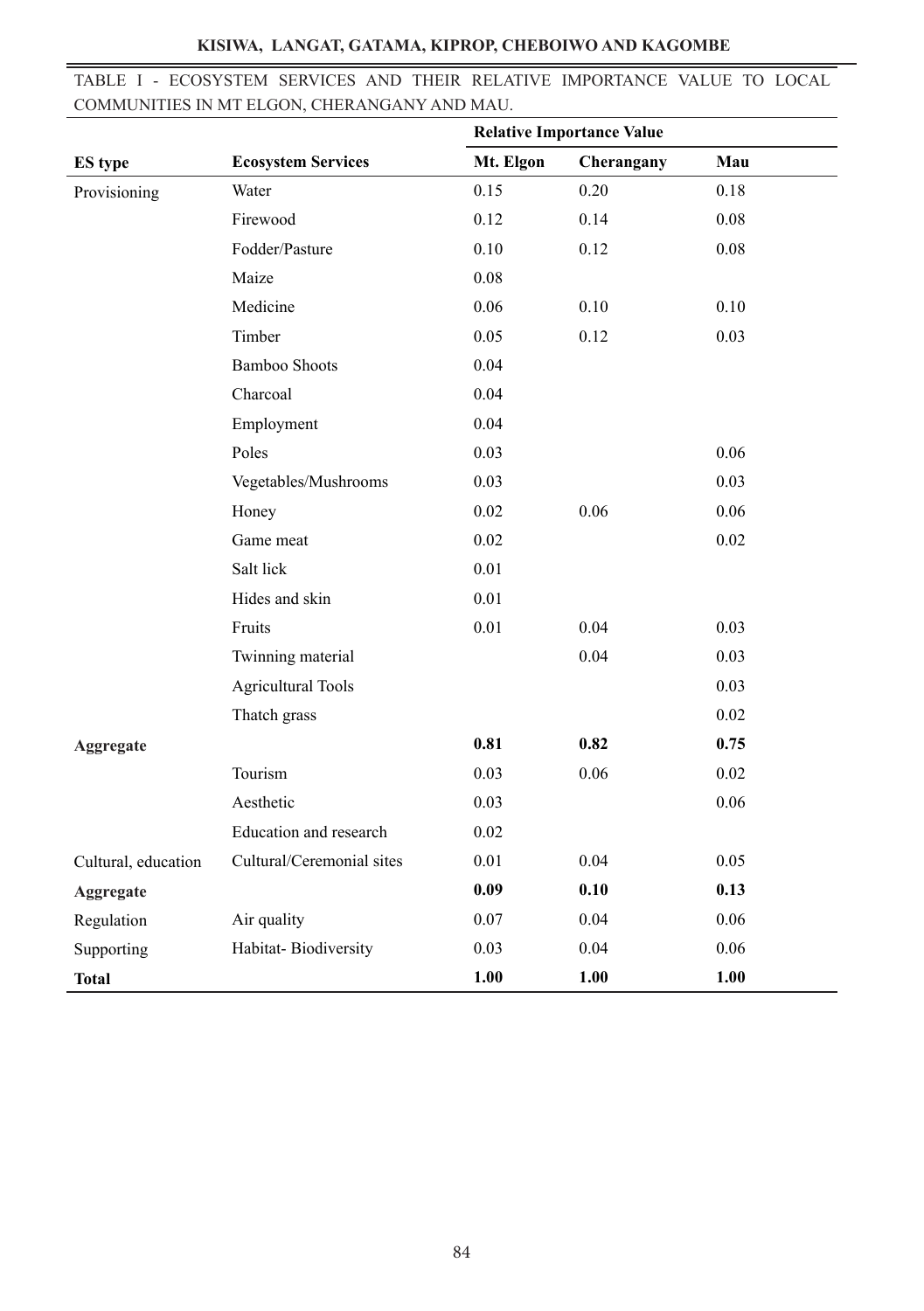*Community Perception of Ecosystem Services and Management Implications of Three Forests in Western Pat of Kenya* 

Table II summarizes main products derived from the forest throughout the year. Some products and services such as water, pasture, air quality, habitat- biodiversity, aesthetic value and water flow and air quality regulation are considered equally important throughout the year. Use of forests for cultural purposes occurs in the month of December when traditional initiation ceremonies take place. There is variation in the use of forest for various products and services due to product seasonality (e.g. mushroom, fruits, honey etc.) depending on rainfall patterns and flowering of specific plants and food scarcity on the farms. Forest are an important repository of food and other resources that can play a key role in contributing towards food security (Sunderland, 2011). It was notable that there was enhanced use of forest for game meat during dry months. Firewood was extracted more during the months of July, August, November and December which attract a number of festivities and when family labor is high during school vacations where child labor is utilized by local households for firewood gathering. This is consistent with suggestion by Cooke, (2000) that collection of certain resources such as fuel wood is predominantly undertaken by children and women in most rural communities dependent on environmental resources for their livelihoods.

Though some products were collected throughout the year across the 3 ecosystems, it was noted that extraction was high in some months. Medicinal plants, for example, were found collected more during dry seasons when dust concentrations are high, at the onset of rains and during maizeflowering which leads to allergies, flu and general sickness due to high concentration of pollen in the air. For fodder, more livestock browse the forest in the dry seasons and during the onset of planting.

# **Perception of Local Community on distribution of benefits from forest ecosystems.**

Five categories of beneficiaries were identified by the community across the three ecosystems. Table III presents the perceived magnitude of benefits appropriated from the three forest ecosystems by various stakeholders. All ES benefit local communities with an exception of tourism in Mau and Mt. Elgon, which was perceived by local communities to be benefiting government and foreigners. In Cherangany, there was established sports tourism and most local and international athletes visit high altitude sports center which have significant impacts on local communities. Tourism in the 2 other ecosystems of Mau and Mt. Elgon was not perceived of importance to local people mainly because most local communities do not perceive any direct linkage between international tourisms and their well-being. For a long time, forest conservation has been promoted in official circles as a means of earning foreign exchange and this may have influenced local communities to feel alienated from this benefit. Other products like manure and thatch grass are perceived to exclusively benefit the local people. Furthermore, pasture from Cherangany is perceived to benefit only the local community. The government benefits were in form of revenue from licenses fees and permits while traders on the other hand benefited more from trade.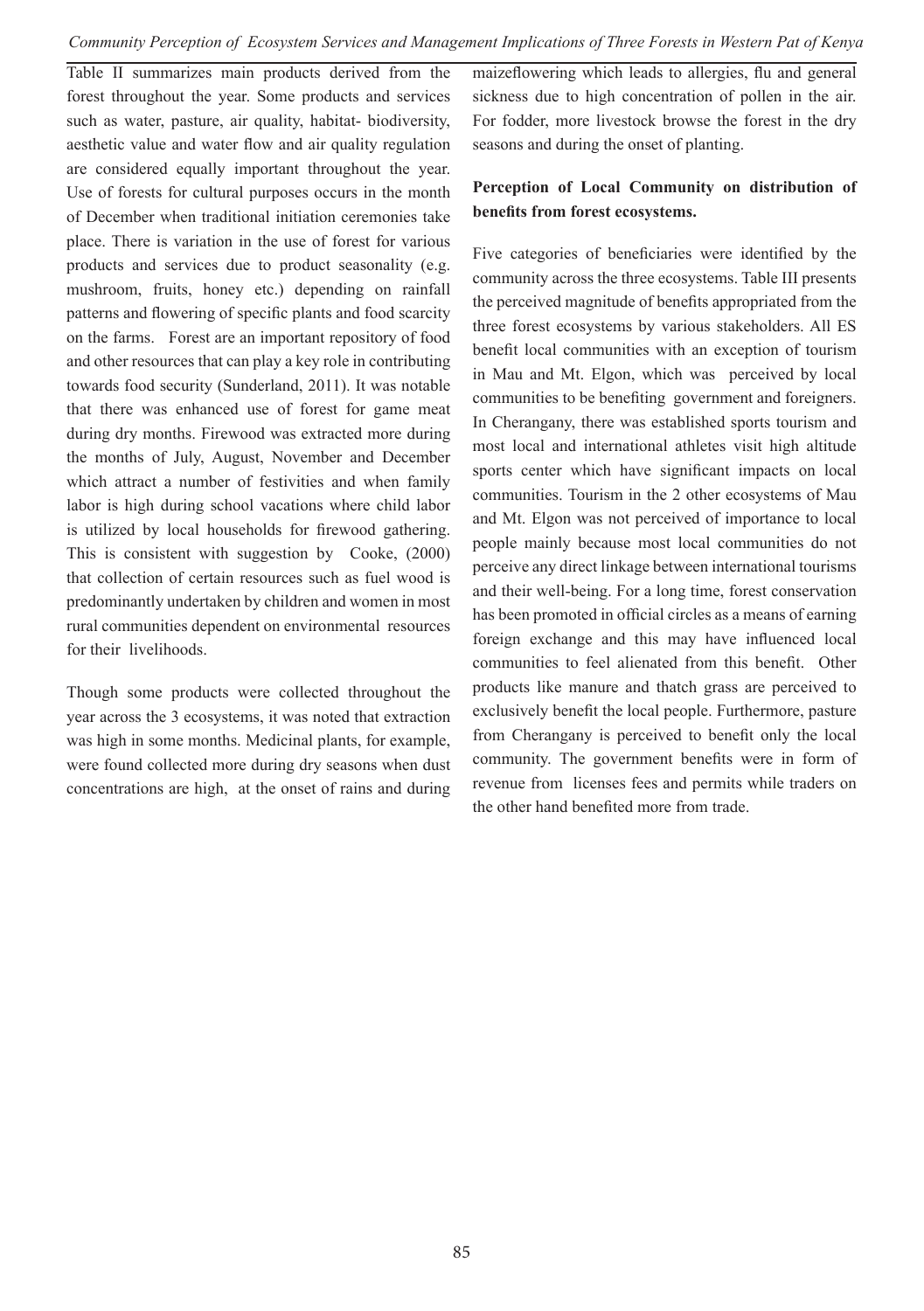| TABLE II - PRODUCTS AND SERIES DERIVED FROM THE FOREST WITH RESPECT TO MONTHS OF EXTRACTION AND |            |      |                    |      |      |      |                          |      |                |            |      |      |      |
|-------------------------------------------------------------------------------------------------|------------|------|--------------------|------|------|------|--------------------------|------|----------------|------------|------|------|------|
| MAGNITUDE (NUMBERS INDICATE RELATIVE WEIGHT OF USE ACROSS MONTHS).                              |            |      |                    |      |      |      |                          |      |                |            |      |      |      |
| Products/services                                                                               |            |      | Months of the year |      |      |      |                          |      |                |            |      |      |      |
| Jan                                                                                             |            | Feb  | Mar                | Apr  | May  | Jum  | $\overline{\phantom{a}}$ | Aug  | Sep            | <b>Oct</b> | Nov  | Dec  |      |
| Food crops                                                                                      | Mt Elgon   |      |                    |      |      |      | 0.05                     | 0.15 | 0.10           | 0.10       | 0.15 | 0.20 | 0.25 |
|                                                                                                 | Cherangany | 0.40 | 0.30               | 0.30 |      |      |                          |      |                |            |      |      |      |
| Timber                                                                                          | Mt Elgon   | 0.40 | 0.30               | 0.30 |      |      |                          |      |                |            |      |      |      |
|                                                                                                 | Cherangany | 0.10 | 0.10               | 0.20 |      |      |                          |      |                | 0.10       | 0.10 | 0.20 | 0.20 |
|                                                                                                 | Mau        | 0.15 | 0.04               |      |      |      | 0.08                     | 0.08 |                |            | 0.23 | 0.23 | 0.19 |
| <b>Bamboo Shoots</b>                                                                            | Mt Elgon   |      |                    | 0.20 | 0.50 | 0.30 |                          |      |                |            |      |      |      |
| Vegetables/                                                                                     | Mt Elgon   | 0.10 |                    |      | 0.40 |      |                          |      |                | 0.50       |      |      |      |
| Mushrooms                                                                                       | Mau        |      |                    |      | 0.40 |      |                          |      | 0.40           |            |      |      | 0.20 |
| Honey                                                                                           | Mt Elgon   |      | 0.70               |      |      |      |                          |      |                |            |      |      | 0.30 |
|                                                                                                 | Cherangany | 0.20 | 0.20               | 0.20 |      |      |                          |      |                |            | 0.10 | 0.10 | 0.20 |
|                                                                                                 | Mau        | 0.21 | 0.37               | 0.29 |      |      |                          |      |                |            |      |      | 0.12 |
| Game Meat                                                                                       | Mt Elgon   |      |                    |      | 0.60 |      |                          |      | 0.40           |            |      |      |      |
|                                                                                                 | Mau        | 0.13 | 0.37               | 0.50 |      |      |                          |      |                |            |      |      |      |
| Hides and Skin                                                                                  | Mt Elgon   |      |                    |      | 0.40 |      |                          |      | 0.60           |            |      |      |      |
| Fruits                                                                                          | Mt Elgon   |      |                    | 0.40 |      |      |                          |      | 0.20           |            |      |      | 0.40 |
|                                                                                                 | Cherangany | 0.20 | 0.20               | 0.10 |      |      |                          |      |                |            |      | 0.20 | 0.30 |
|                                                                                                 | Mau        | 0.15 | 0.35               | 0.15 | 0.35 |      |                          |      |                |            |      |      |      |
| Medicine                                                                                        | Cherangany | 0.30 |                    |      |      |      |                          |      | 0.20           |            |      | 0.10 | 0.40 |
| Fibre                                                                                           | Cherangany | 0.20 | 0.10               | 0.10 |      |      |                          |      |                | 0.10       | 0.10 | 0.20 | 0.20 |
| Agricultural Tools/<br>farm inputs                                                              | Mau        |      | 0.19               | 0.22 | 0.11 |      |                          |      |                |            |      | 0.26 | 0.22 |
| Poles                                                                                           | Mau        | 0.15 | 0.04               | 0.04 | 0.04 | 0.04 | 0.04                     | 0.04 | 0.04           | 0.04       | 0.04 | 0.31 | 0.19 |
| Tourism                                                                                         | Mt Elgon   |      |                    |      |      |      |                          |      | $\frac{8}{10}$ |            |      |      |      |
|                                                                                                 | Mau        | 0.10 | 0.15               | 0.25 | 0.50 |      |                          |      |                |            |      |      |      |
| Thatch grass                                                                                    | Mau        | 0.10 |                    |      | 0.25 | 0.15 |                          |      |                |            | 0.20 | 0.30 |      |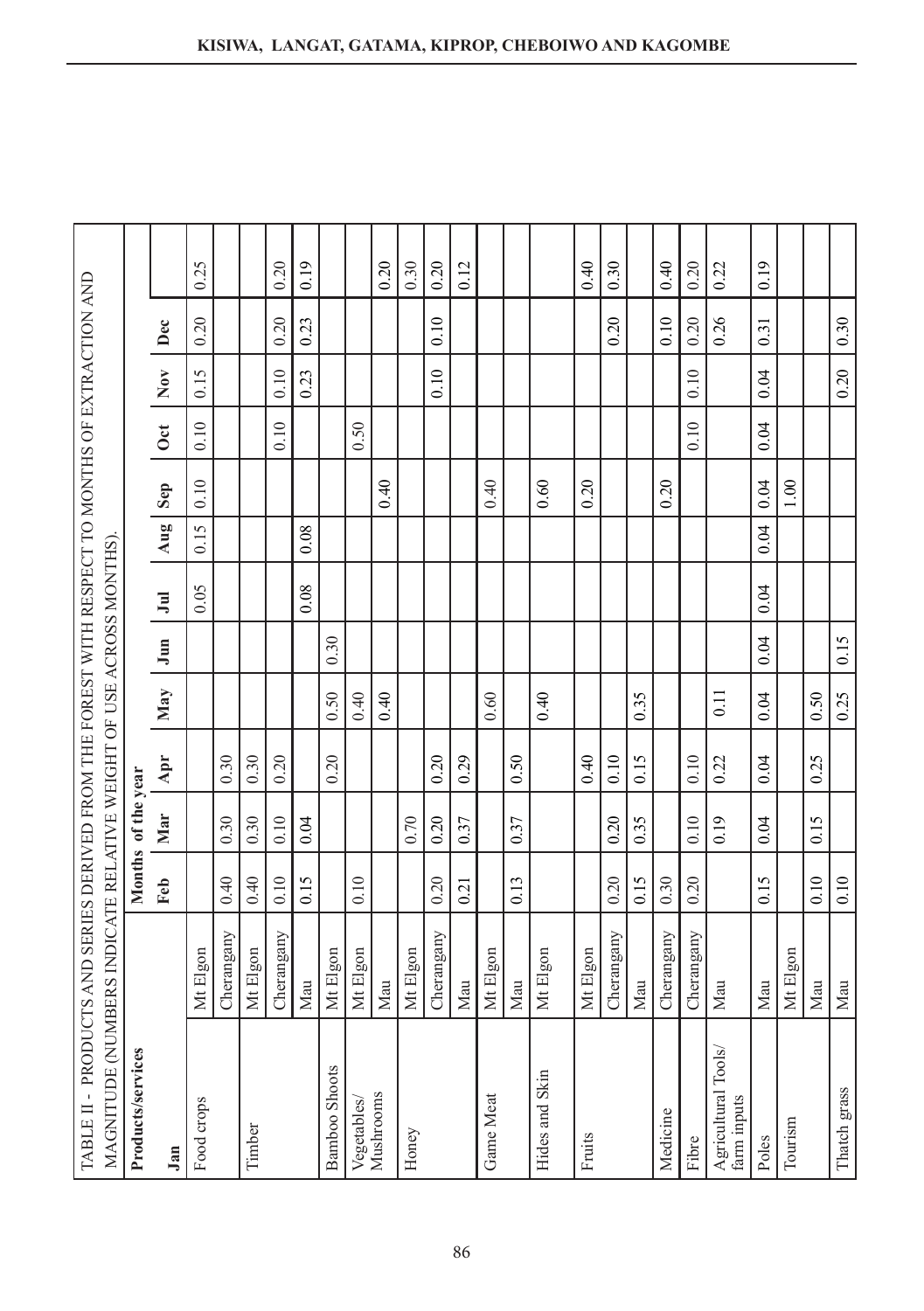*Community Perception of Ecosystem Services and Management Implications of Three Forests in Western Pat of Kenya* 

TABLE III. ECOSYSTEM SERVICES AND PERCEIVED DISTRIBUTION OF BENEFITS TO STAKEHOLDERS FROM THREE ECOSYSTEMS.

| STANEHOLDENS FNORFTHNEE ECOST STERIS.<br>Products/ | Ecosystem  | Local  | Saw            | <b>Traders</b>           | Government               | <b>Foreigners</b>        |
|----------------------------------------------------|------------|--------|----------------|--------------------------|--------------------------|--------------------------|
| <b>Services</b>                                    |            | people | millers,       |                          |                          |                          |
| Water                                              | Mt Elgon   | 0.50   |                | 0.10                     | 0.20                     | 0.20                     |
|                                                    | Cherangany | 0.30   |                |                          | 0.50                     | 0.20                     |
|                                                    | Mau        | 0.57   | 0.14           | 0.21                     | 0.07                     | $\overline{a}$           |
| Firewood                                           | Mt Elgon   | 0.50   |                | 0.30                     | 0.20                     |                          |
|                                                    | Cherangany | 0.66   |                | 0.16                     | 0.18                     |                          |
|                                                    | Mau        | 0.60   | $\overline{a}$ | 0.20                     | 0.20                     | $\overline{\phantom{a}}$ |
| Charcoal                                           | Mt Elgon   | 0.40   |                | 0.60                     |                          |                          |
| Pasture                                            | Mt Elgon   | 0.90   |                |                          | 0.10                     |                          |
|                                                    | Cherangany | 1.00   |                |                          |                          |                          |
|                                                    | Mau        | 0.50   | $\frac{1}{2}$  | 0.33                     | 0.17                     |                          |
| Timber                                             | Mt Elgon   | 0.15   |                | 0.45                     | 0.35                     | 0.05                     |
|                                                    | Cherangany | 0.6    |                | 0.06                     | 0.34                     |                          |
|                                                    | Mau        | 0.62   | 0.15           | 0.23                     | $\blacksquare$           | $\blacksquare$           |
| Wild game                                          | Mau        | 0.54   |                |                          | 0.31                     | 0.15                     |
| Honey                                              | Cherangany | 1.00   |                |                          |                          |                          |
|                                                    | Mau        | 0.64   |                | 0.36                     |                          |                          |
| Agricultural tools and                             | Mt Elgon   | 0.70   |                | 0.30                     |                          |                          |
| basketry                                           | Cherangany | 0.65   |                | 0.35                     |                          |                          |
|                                                    | Mau        | 0.60   | $\frac{1}{2}$  | 0.40                     | $\overline{\phantom{a}}$ | $\overline{a}$           |
| Mushrooms and                                      | Mt Elgon   | 0.45   |                | 0.55                     |                          |                          |
| vegetables                                         | Cherangany | 0.50   |                | 0.50                     |                          |                          |
|                                                    | Mau        | 0.55   | $\overline{a}$ | 0.45                     | $\overline{\phantom{a}}$ | $\overline{\phantom{a}}$ |
| Twining material                                   | Cherangany | 1.00   |                |                          |                          |                          |
|                                                    | Mau        | 0.41   | 0.41           | $\overline{\phantom{a}}$ | 0.18                     | $\overline{\phantom{a}}$ |
| Fruits                                             | Cherangany | 1.00   |                |                          |                          |                          |
|                                                    | Mau        | 1.00   |                |                          |                          |                          |
| Medicine                                           | Mt Elgon   | 0.70   |                | 0.15                     | 0.15                     |                          |
|                                                    | Cherangany | 1.00   |                |                          |                          |                          |
|                                                    | Mau        | 0.64   |                | 0.36                     | $\overline{\phantom{a}}$ |                          |
| Air quality                                        | Mt Elgon   | 0.55   |                | 0.15                     | 0.25                     | 0.05                     |
| Biodiversity                                       | Cherangany |        |                |                          | 0.6                      | 0.4                      |
|                                                    | Mau        | 0.12   | $\blacksquare$ | 0.08                     | $\blacksquare$           | $\blacksquare$           |
| Cultural sites                                     | Cherangany | 1.00   |                |                          |                          |                          |
|                                                    | Mau        | 1.00   |                |                          |                          |                          |
| Wild break                                         | Mt Elgon   | 0.60   |                |                          | 0.10                     | 0.30                     |
|                                                    | Cherangany | 0.60   |                |                          | 0.20                     | 0.20                     |
|                                                    | Mau        | 0.30   | 0.10           | 0.10                     | 0.30                     | 0.30                     |
| Tourism                                            | Mt Elgon   |        |                |                          | $0.4\,$                  | 0.6                      |
|                                                    | Cherangany | 0.26   |                |                          | 0.50                     | 0.24                     |
|                                                    | Mau        |        |                |                          | 0.50                     | 0.50                     |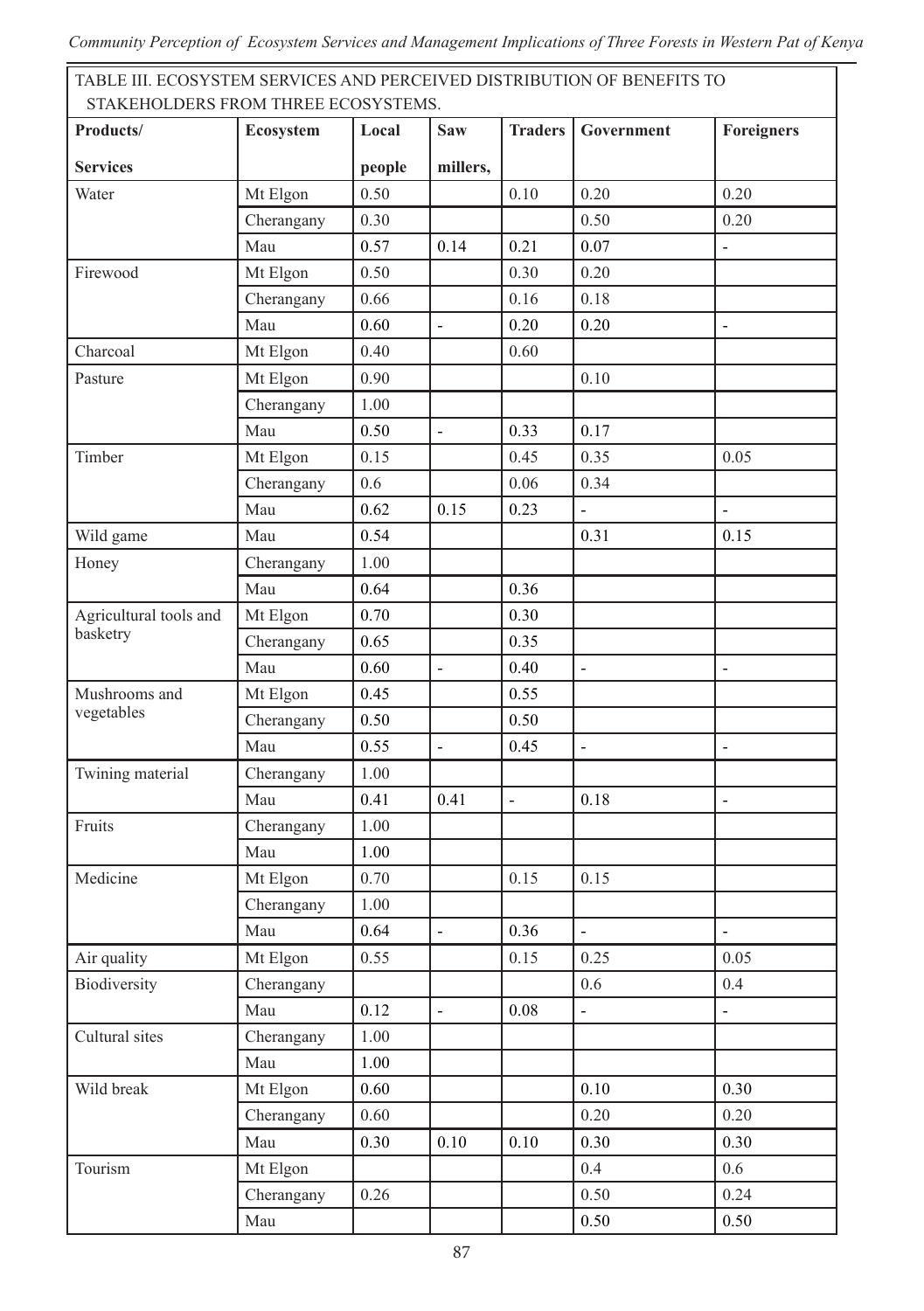#### **Perception of threats to forests by local communities**

Main threats to the forest were identified and ranked from the most significant to the least significant. Overdependence on the forest, overgrazing due to overstocking, encroachment, pests and diseases, illegal harvesting of forest goods and fire were identified as the most significant threats (Table IV). Poverty was one of the main threats in Mau, yet it was not mentioned in the two other ecosystems but manifestations of poverty (deforestation, illegal harvesting) are highlighted. This could be because poverty is the main underlying cause of overdependence in forest resources as confirmed by Soltani *et al.* (2014). The community characterized by poverty and a long history of forest utilization and highly dependent on forest resources for their livelihood are likely to degrade the forest ecosystem.

TABLE IV. RELATIVE MAGNITUDE OF FOREST ECOSYSTEM THREATS AS PERCEIVED BY LOCAL COMMUNITIES OF MT ELGON, CHERANGGANY AND MAU ECOSYSTEM.

|                                       |              | Ecosystem  |      |
|---------------------------------------|--------------|------------|------|
| <b>Threats</b>                        | Mt.<br>Elgon | Cherangany | Mau  |
| Fire                                  | 0.15         |            | 0.03 |
| Encroachment                          | 0.15         | 0.26       | 0.07 |
| Illegal Harvesting/<br>Poaching       | 0.05         |            | 0.15 |
| Poverty                               |              |            | 0.08 |
| Pests and Diseases                    |              | 0.18       | 0.02 |
| Grazing/overstocking                  | 0.20         | 0.22       | 0.02 |
| Charcoal Burning                      |              |            | 0.13 |
| Low staffing                          |              |            | 0.07 |
| Corruption by<br>government officials |              |            | 0.03 |
| Perception of Low<br>Value            |              |            | 0.07 |
| Climate change                        |              | 0.14       | 0.05 |
| Population growth/<br>settlements     |              | 0.06       | 0.08 |
| Pollution                             | 0.05         |            |      |
| Deforestation/<br>overdependence      | 0.30         |            |      |
| Technology (power<br>saws)            |              |            | 0.02 |
| Demand for wood<br>products           | 0.30         | 0.30       | 0.07 |
| Invasive species                      | 0.20         |            | 0.10 |
|                                       |              |            |      |

#### **Identification and ranking of ES by stakeholders**

Key stakeholders held discussions to identify forest ecosystem services (ES) and their relative importance today and in the next 10 years so as to inform on management priorities. Most important ES were weighted 5 with the least important weighted 1. As shown in (Table V) only water supply was identified as most important and will remain as important for the next 10 years in all the ecosystems. Most supportive and regulatory services were perceived as less valuable today but will be more valuable in future due to lack of appreciation of their current value(Table I). Fodder, fuelwood, wood products, timber and agricultural uses are among the ES perceived to reduce in value in the next 10 years. The services / products diminished importance in future is because people are likely to find substitutes for these ES.

## **CONCLUSION AND RECOMMENDATIONS**

The findings of our study have a number of policy implications and therefore, decision making on sustainable management of these ecosystems can be anchored on these derived importance values. Policy makers including county and national government should therefore take full consideration of the spatial and temporal ecosystem service provisioning in national and county intergrated development plans. The importance of understanding community dependence on forests when making decisions about natural resource management cannot be overlooked. The ways in which households rely on forests as well as threats to those benefits vary across space and time.

## **ACKNOWLEDGEMENT**

The authors acknowledge the Center for International Forestry Research (CIFOR) in Nairobi and the Kenya Forestry Research Institute (KEFRI) for facilitating and coordinating activities related to this work. They also appreciate the United States Agency for International Development (USAID) for funding the work and to the US Forest Service (USFS)-International Programs for the technical support. Much appreciation goes to the local communities and administrators in Mau, Cherangany, and Mt. Elgon who took part in the surveys. Other agencies and organizations (KFS, KWS, WRMA, WSB, WSP, KWTA) and County government, Civil Societies and private institutions who took part in the survey are equally thanked Mr. Geoffrey Maina (Egerton University) provided georeferenced maps and all other professional and peers in various fields, whose expert opinions informed this study are appreciated.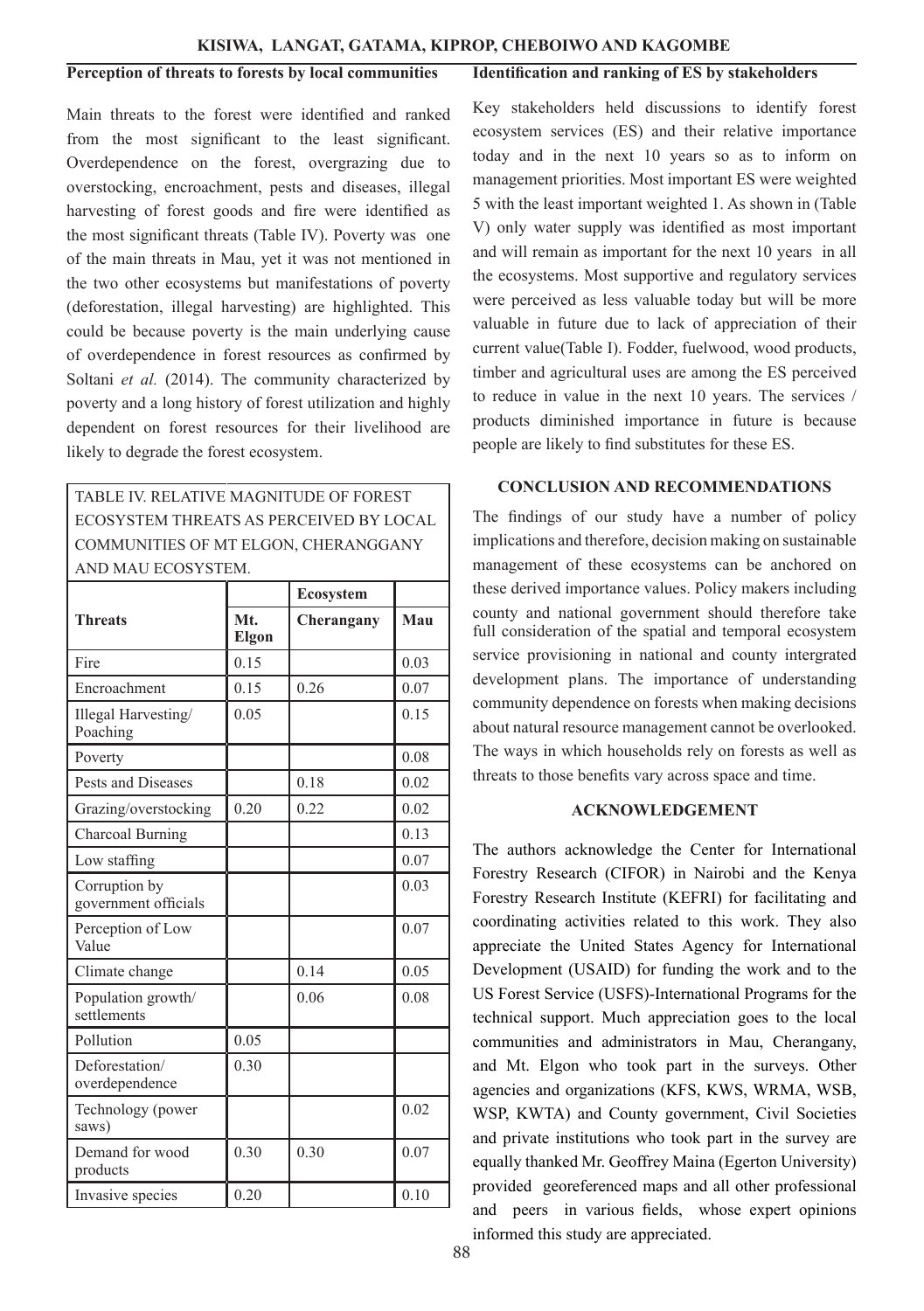*Community Perception of Ecosystem Services and Management Implications of Three Forests in Western Pat of Kenya* 

TABLE V - ECOSYSTEM SERVICES AND THE STAKEHOLDERS' PERCEIVED IMPORTANCE VALUES TO SOCIETY

|              |                              | Importance (0-5), 5 being the most important |                |                |                |                |                |  |
|--------------|------------------------------|----------------------------------------------|----------------|----------------|----------------|----------------|----------------|--|
|              |                              | <b>Now</b>                                   |                |                |                | Next 10 years  |                |  |
|              | <b>Ecosystem service</b>     | Mau                                          | Mt.<br>Elgon   | Cherangany     | Mau            | Mt.<br>Elgon   | Cherangany     |  |
| Provisioning | Fodder                       | 3                                            | 3              | 3              | $\mathfrak{2}$ | 3              | $\overline{3}$ |  |
|              | Food                         | 3                                            | 3              | 3              | 3              | 3              | 3              |  |
|              | Fuelwood                     | 4                                            | $\overline{4}$ | 4              | 2              | 3              | 3              |  |
|              | Water supply                 | 5                                            | 5              | 5              | 5              | 5              | 5              |  |
|              | Hydro power generation       | 3                                            | $\theta$       | 1              | $\overline{4}$ | 1              | 3              |  |
|              | Medicinal                    | 3                                            | $\overline{c}$ | $\overline{c}$ | 4              | 3              | 3              |  |
|              | Honey Harvesting             | 5                                            | 1              | 1              | 5              | $\overline{2}$ | 2              |  |
|              | Wood products                | 4                                            | $\overline{4}$ | $\overline{2}$ | $\overline{4}$ | 3              | 1              |  |
|              | Timber                       | 5                                            | $\overline{4}$ | $\overline{4}$ | 3              | $\overline{4}$ | $\overline{4}$ |  |
|              | Agriculture use (food)       | 3                                            | 5              | 5              | 3              | 4              | $\overline{4}$ |  |
|              | Biodiversity<br>conservation | 5                                            | $\overline{4}$ | 4              | 5              | $\overline{4}$ | $\overline{4}$ |  |
| Cultural     | Tourism and recreation       | 5                                            | 2              | 2              | 5              | 4              | $\overline{4}$ |  |
|              | Aesthetic                    | $\overline{2}$                               | $\overline{2}$ | $\overline{c}$ | 4              | 3              | 3              |  |
|              | Cultural and spiritual       | 3                                            | 1              | 1              | 2              | 1              | 1              |  |
|              | Education and research       | 3                                            | 2              | $\overline{2}$ | $\overline{4}$ | $\overline{4}$ | $\overline{4}$ |  |
| Regulatoring | Air purification             | 4                                            | 4              | 4              | 5              | 4              | 4              |  |
|              | Regulation of Water<br>Flow  | $\overline{4}$                               | $\overline{4}$ | 4              | 5              | 5              | 5              |  |
|              | Climate regulation           | 3                                            | $\overline{4}$ | 5              | 5              | 5              | 5              |  |
|              | Water Purification           | 3                                            | $\overline{2}$ | 2              | 5              | 5              | 5              |  |
| Supporting   | Soil conservation            | 4                                            | $\overline{4}$ | 4              | 5              | 5              | 5              |  |
|              | Pollination                  | 5                                            | 3              | 3              | 5              | 4              | $\overline{4}$ |  |

#### **REFERENCES**

- [1]Adams, W. and Hulme, D. (2001). "Conservation and community." In Hulme, David and Murphree, Marshall (eds). African Wildlife and Livelihoods. Oxford: James Currey Limited.
- [2]Soltani, A., Angelsen, A., and Eid, T. (2014). Poverty, forest dependence and forest degradation links: evidence from Zagros, Iran. *Environment and Development Economics*, *19*(5), 607-630.
- [3]Cooke, P. A. (2000). *Changes in intrahousehold labor allocation to environmental goods collection: a case study from rural Nepal,*

*1982 and 1997* (No. 583-2016-39715).

- [4]Davenport, T.R.B. (1996). The Butterflies of Uganda - An Annotated Checklist. Uganda Forest Department, Kampala, Uganda.
- [5]FRA (Forest Resources Assessment) (2000). Forest resources of Bangladesh, Country report
- [6]Scott, J.C. 1998. Seeing like a state. The Yale ISPS series Yale University press, New Haven, USA
- [7]Kipkoech, A., Mogaka, H., Cheboiywo, J., & Kimaro, D. (2011). *The total economic value of Maasai Mau, trans Mara and Eastern Mau forest blocks, of the Mau forest,*